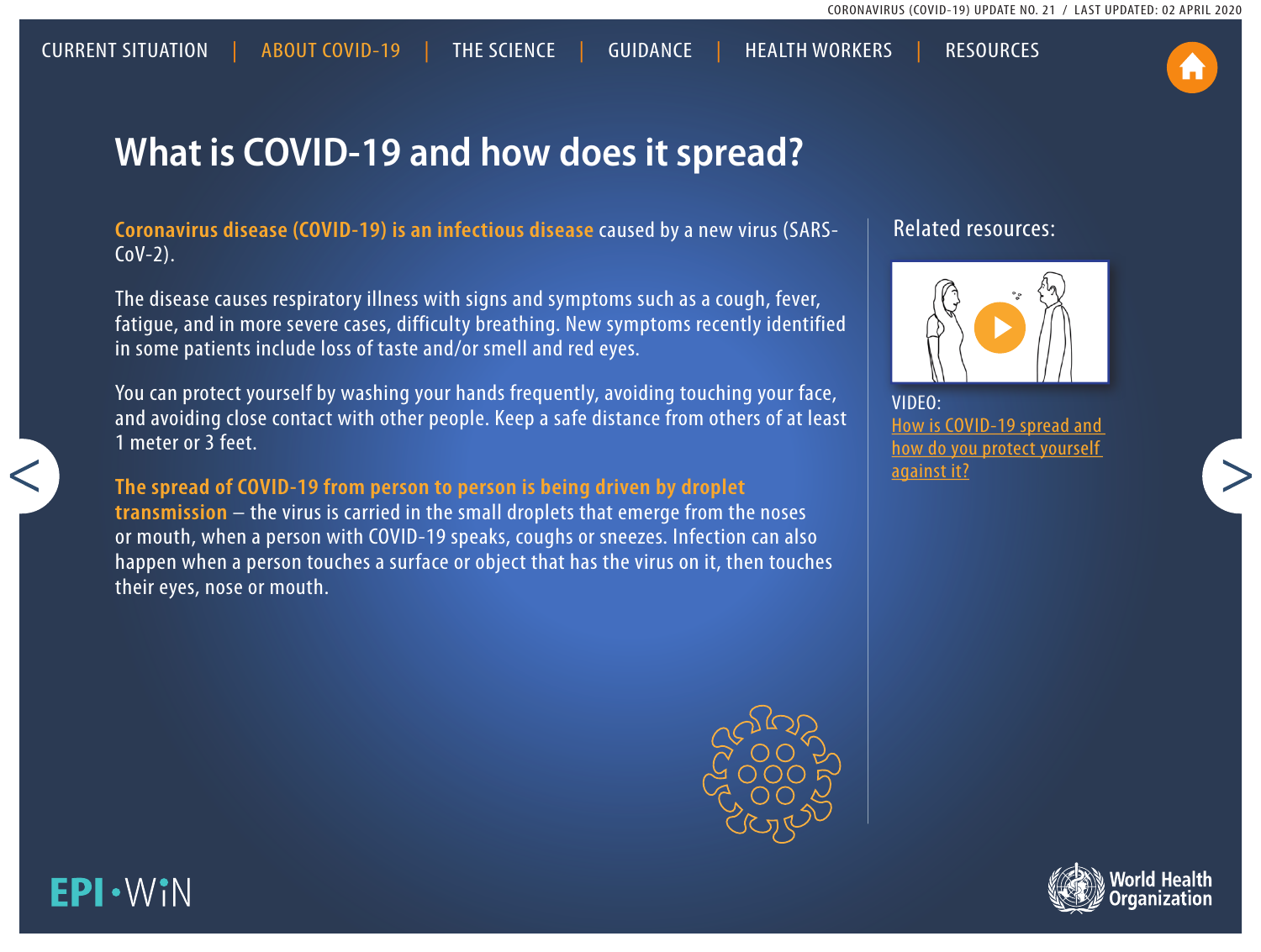## **How can we protect ourselves and others if we don't know who is infected?**

[CURRENT SITUATION](#page-0-0) | [ABOUT COVID-19 | THE SCIENCE](#page-0-0) |[GUIDANCE](#page-2-0) | [HEALTH](#page-0-0) WORKERS | [RESOURCES](#page-0-0)

**Practicing hand and respiratory hygiene is important at ALL times and is the best way to protect yourself and others**

- If you have been in contact with someone with COVID-19, you may be contagious; therefore self-isolate to prevent spreading COVID-19 to others
	- Even if you develop very mild symptoms you must [self-isolate](#page-4-0)
	- If you did not know you had been exposed to COVID-19 but develop symptoms, then self-isolate and monitor yourself
- Transmission is more likely in the early stages of the disease (due to the high viral loads at symptom onset); therefore early self-isolation is critical
- •If you have had COVID-19 and your symptoms have disappeared, then self-isolate for14 days after symptoms have disappeared as a precautionary measure – it is not yet known how long people remain infectious after they have recovered

#### Related resources:



VIDEO[:](https://www.youtube.com/watch?v=3PmVJQUCm4E) [How to wash your hands](https://www.youtube.com/watch?v=3PmVJQUCm4E)  [effectively](https://www.youtube.com/watch?v=3PmVJQUCm4E)



VIDEO[:](https://www.youtube.com/watch?v=3PmVJQUCm4E) [How is COVID-19 spread and](https://www.youtube.com/watch?v=1APwq1df6Mw)  [how do you protect yourself](https://www.youtube.com/watch?v=1APwq1df6Mw)  [against it?](https://www.youtube.com/watch?v=1APwq1df6Mw)



### EPI·WIN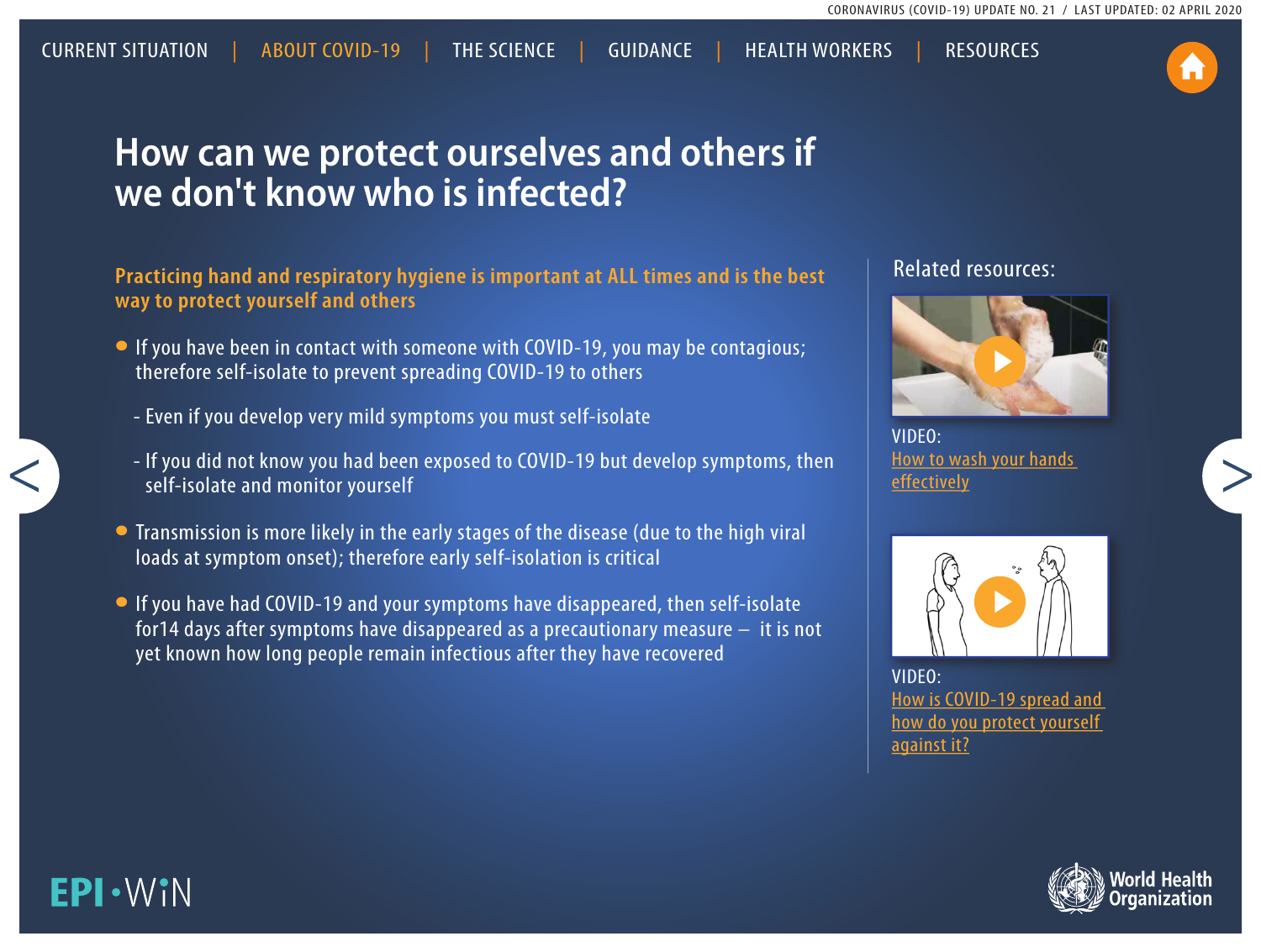

### <span id="page-2-0"></span>**Protective measures**

You can protect yourself and help prevent the spread of the virus

- Clean hands frequently with soap and water for 40 seconds or with alcohol-based hand rub for 20 seconds
- Avoid touching your eyes, nose and mouth

**EPI·WIN** 

- Cover your nose and mouth with a disposable tissue or flexed elbow when you cough or sneeze. If a tissue is used, discard it immediately and wash your hands
- Avoid close contact with others and keep a safe distance of at least 1 meter or 3 feet
- Stay home and self-isolate from others in the household if you feel unwell
- Regularly clean and disinfect surfaces frequently touched
- Stay up-to-date with information from trusted sources, such as WHO and your local health authority

If you have a fever, cough and difficulty breathing, seek medical care early but call by phone first, if possible

There are no specific vaccines or treatments for COVID-19 as yet. However, clinical trials are underway. WHO will continue to provide new information as it becomes available.

#### Related resources:



VIDEO[:](https://www.youtube.com/watch?v=3PmVJQUCm4E) [How to wash your hands](https://www.youtube.com/watch?v=3PmVJQUCm4E)  [effectively](https://www.youtube.com/watch?v=3PmVJQUCm4E)



VIDEO[:](https://www.youtube.com/watch?v=3PmVJQUCm4E) [How is COVID-19 spread and](https://www.youtube.com/watch?v=1APwq1df6Mw)  [how do you protect yourself](https://www.youtube.com/watch?v=1APwq1df6Mw)  [against it?](https://www.youtube.com/watch?v=1APwq1df6Mw)

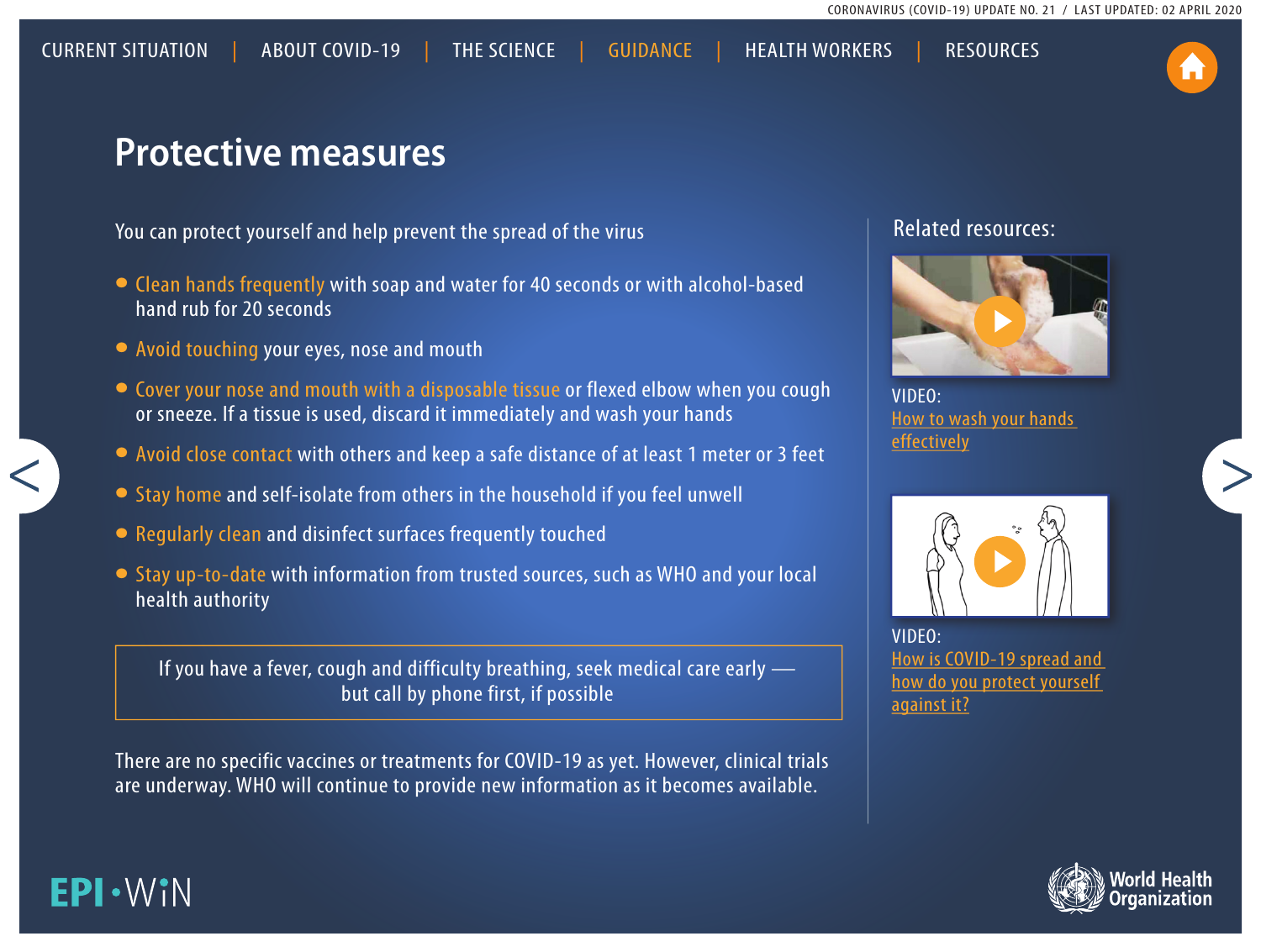## **Can people who do not have symptoms spread COVID-19?**

**There are reports of transmission in the presymptomatic period; which is on average 5-6 days between infection and developing actual symptoms** 

[CURRENT SITUATION](#page-0-0) | [ABOUT COVID-19 | THE SCIENCE](#page-0-0) |[GUIDANCE](#page-2-0) | [HEALTH](#page-0-0) WORKERS | [RESOURCES](#page-0-0)

- Common symptoms of COVID-19 disease are dry cough, fever and fatigue. People with mild symptoms may think they have another infection such as a common cold. Additional symptoms such as loss of smell, loss of taste and red eyes have been reported in some COVID-19 patients
- Studies show that the viral load in COVID-19 patients is highest at symptom onset, or shortly afterwards. It is possible that patients could be infectious immediately before symptom onset<sup>1,2</sup>; however the extent of transmission in the presymptomatic phase is not yet known
- COVID-19 spreads through respiratory droplets that can land on people who are less than 1 meter away. People with respiratory symptoms such as a cough, are more likely to transmit the disease than presymptomatic people





#### **REFERENCES**

1 *<https://www.medrxiv.org/content/10.1101/2020.03.05.20030502v1>*

2 *[https://www.thelancet.com/journals/laninf/article/PIIS1473-3099\(20\)30232-2/fulltext](https://www.thelancet.com/journals/laninf/article/PIIS1473-3099(20)30232-2/fulltext)*

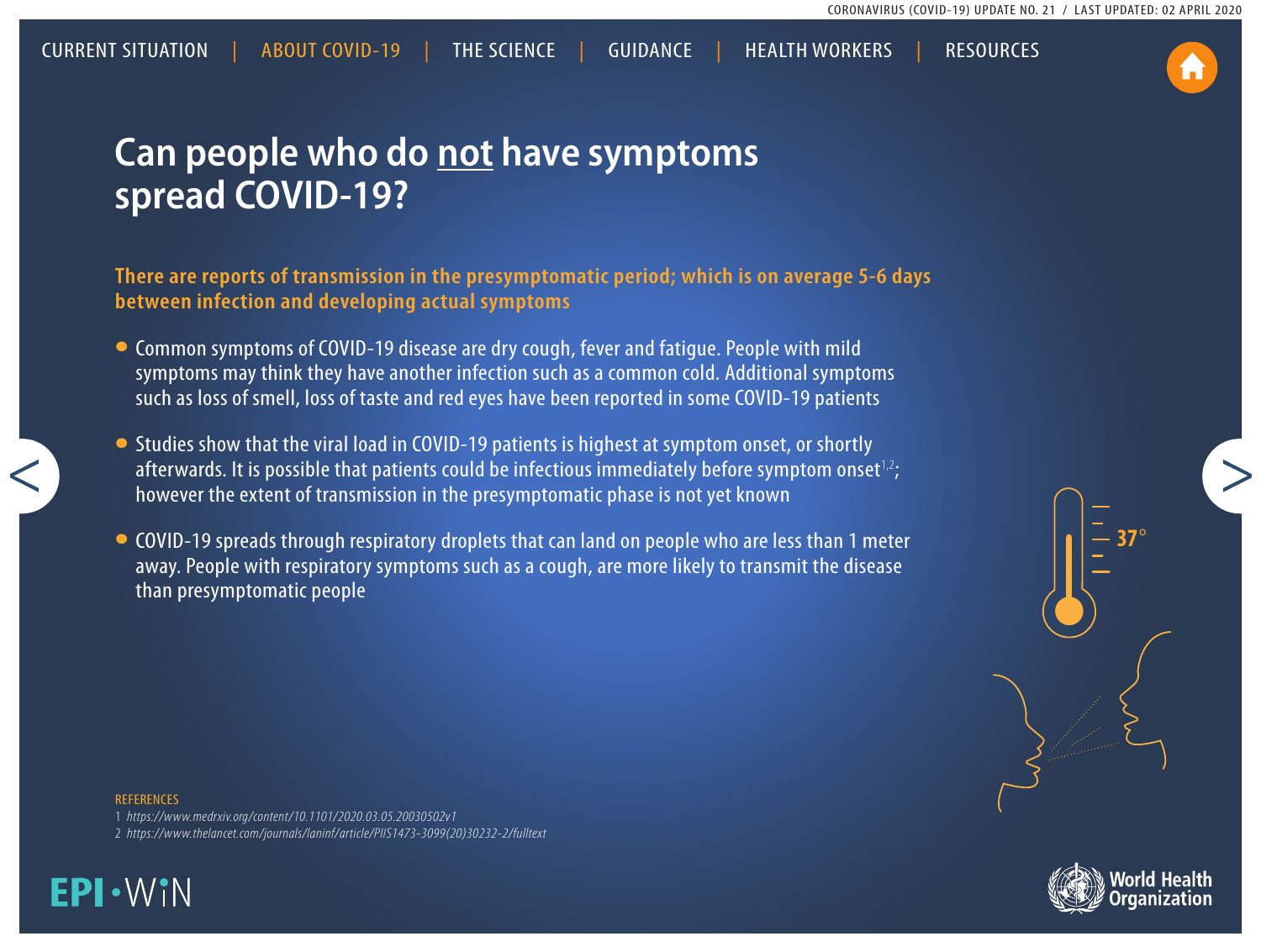# <span id="page-4-0"></span>**Self-isolation**

Self-isolation is an important measure to avoid infecting others in the community, including family members

- Self-isolation is when a person who is ill (i.e. fever or respiratory symptoms) voluntarily or based on his/her health care provider's recommendation, stays at home and does not go to work, school or public places
- •If a person is in self-isolation, it is because he/she is ill but not severely ill (requiring medical attention)
- The person in self-isolation should ideally have a room at home that is separated from other family members. If not possible, spatial distance of at least 1 meter (3 feet) from other family members and the use of a medical mask is recommended for the ill person with respiratory symptoms. The person in self-isolation should have dedicated utensils, plates, cups, towels and linens
- The duration of self-isolation for a person with confirmed diagnosis of COVID-19 should be discussed with the healthcare provider and may require additional laboratory testing